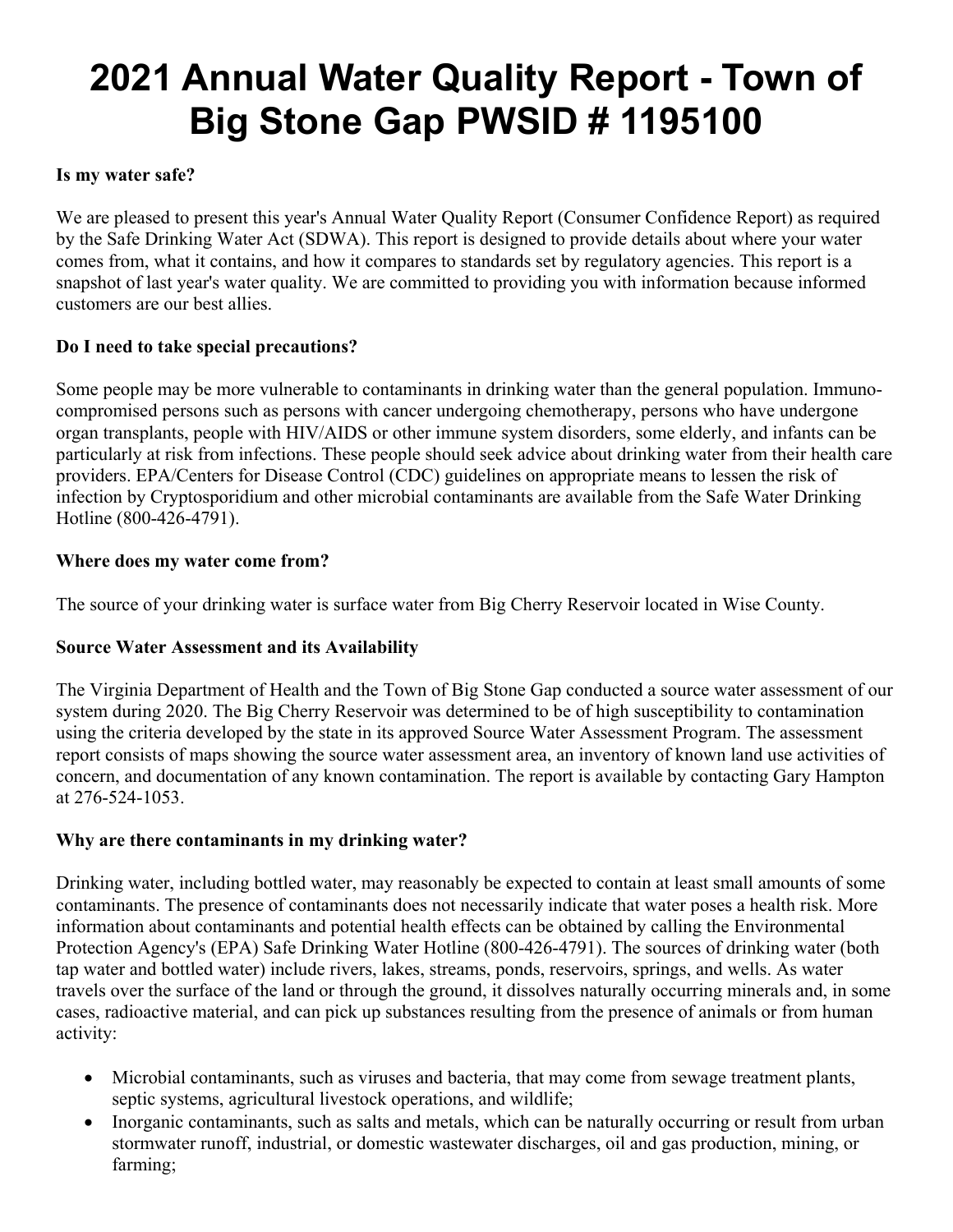- Pesticides and herbicides, which may come from a variety of sources such as agriculture, urban stormwater runoff, and residential uses;
- Organic Chemical Contaminants, including synthetic and volatile organic chemicals, which are byproducts of industrial processes and petroleum production, and can also come from gas stations, urban stormwater runoff, and septic systems;
- Radioactive contaminants, which can be naturally occurring or be the result of oil and gas production and mining activities.

In order to ensure that tap water is safe to drink, EPA prescribes regulations that limit the amount of certain contaminants in water provided by public water systems. Food and Drug Administration (FDA) regulations establish limits for contaminants in bottled water which must provide the same protection for public health.

### **How can I get involved?**

If you have questions about this report, please call the Town of Big Stone Gap Water Treatment Plant at 276- 524-1053 and ask for Gary Hampton.

The Big Stone Gap Town Council meets at 6:30 PM on the second Tuesday of each month at 505 East 5th St. South.

# **Description of Water Treatment Process**

Treatment of the raw water consists of coagulation, flocculation, sedimentation, filtration, stabilization, fluoridation, and chlorination. These processes work together to remove the physical, chemical, and biological contaminants to make the water safe for drinking. The Town of Big Stone Gap welcomes tours at the water plant. Please call the water plant at 276-524-1053 to arrange a tour.

### **Water Conservation Tips**

Did you know that the average U.S. household uses approximately 400 gallons of water per day or 100 gallons per person per day? Luckily, there are many low-cost and no-cost ways to conserve water. Small changes can make a big difference - try one today and soon it will become second nature.

- Take short showers a 5-minute shower uses 4 to 5 gallons of water compared to up to 50 gallons for a bath.
- Shut off water while brushing your teeth, washing your hair and shaving and save up to 500 gallons a month.
- Use a water-efficient showerhead. They're inexpensive, easy to install, and can save you up to 750 gallons a month.
- Run your clothes washer and dishwasher only when they are full. You can save up to 1,000 gallons a month.
- Water plants only when necessary.
- Fix leaky toilets and faucets. Faucet washers are inexpensive and take only a few minutes to replace. To check your toilet for a leak, place a few drops of food coloring in the tank and wait. If it seeps into the toilet bowl without flushing, you have a leak. Fixing it or replacing it with a new, more efficient model can save up to 1,000 gallons a month.
- Adjust sprinklers so only your lawn is watered. Apply water only as fast as the soil can absorb it and during the cooler parts of the day to reduce evaporation.
- Teach your kids about water conservation to ensure a future generation that uses water wisely. Make it a family effort to reduce next month's water bill!
- Visit www.epa.gov/watersense for more information.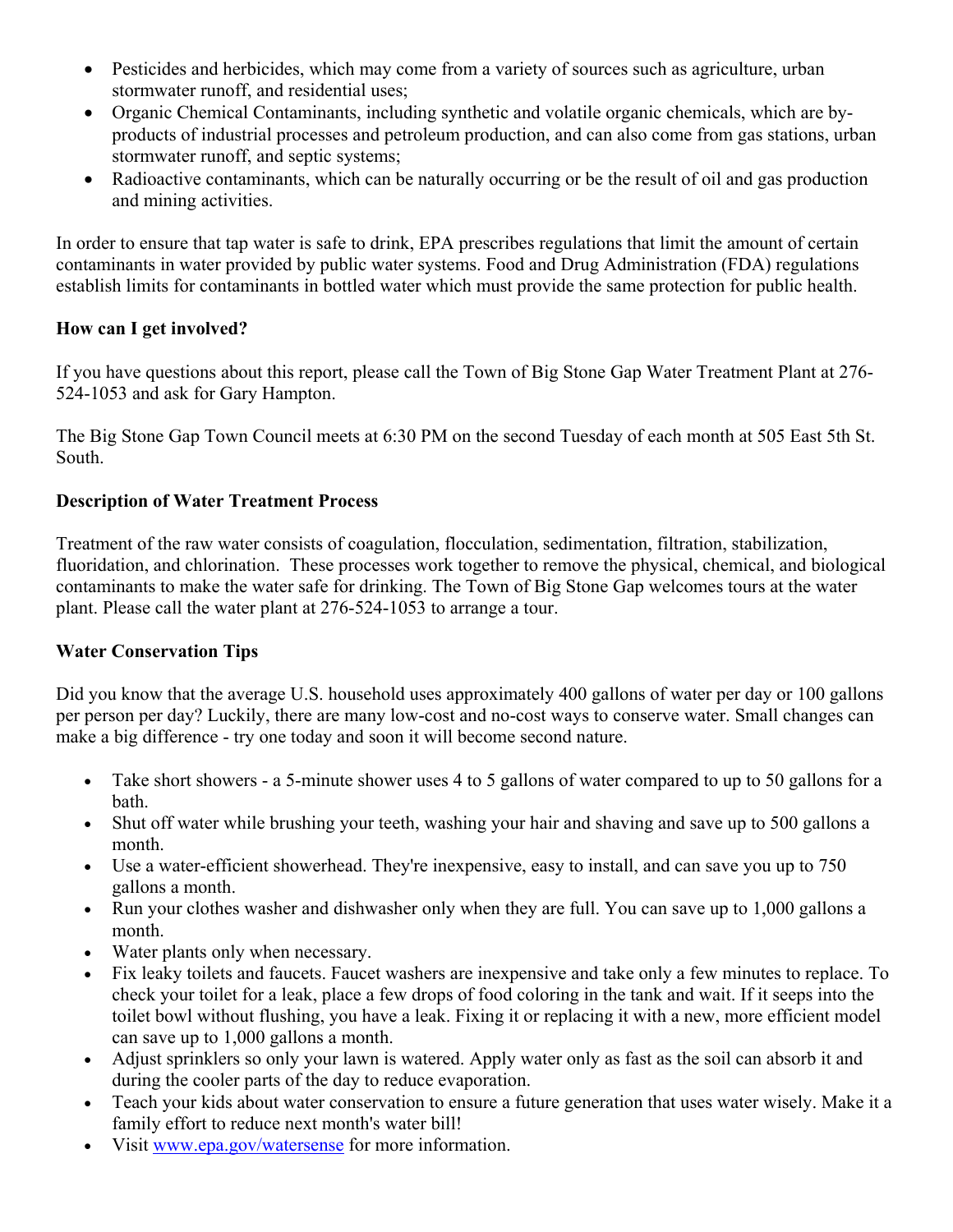# **Cross Connection Control Survey**

The purpose of this survey is to determine whether a cross-connection may exist at your home or business. A cross connection is an unprotected or improper connection to a public water distribution system that may cause contamination or pollution to enter the system. We are responsible for enforcing cross-connection control regulations and insuring that no contaminants can, under any flow conditions, enter the distribution system. If you have any of the devices listed below please contact us so that we can discuss the issue, and if needed, survey your connection and assist you in isolating it if that is necessary.

- Boiler/ Radiant heater (water heaters not included)
- Underground lawn sprinkler system
- Pool or hot tub (whirlpool tubs not included)
- Additional source(s) of water on the property
- Decorative pond
- Watering trough

# **Source Water Protection Tips**

Protection of drinking water is everyone's responsibility. You can help protect your community's drinking water source in several ways:

- Eliminate excess use of lawn and garden fertilizers and pesticides they contain hazardous chemicals that can reach your drinking water source.
- Pick up after your pets.
- If you have your own septic system, properly maintain your system to reduce leaching to water sources or consider connecting to a public water system.
- Dispose of chemicals properly; take used motor oil to a recycling center.
- Volunteer in your community. Find a watershed or wellhead protection organization in your community and volunteer to help. If there are no active groups, consider starting one. Use EPA's Adopt Your Watershed to locate groups in your community, or visit the Watershed Information Network's How to Start a Watershed Team.
- Organize a storm drain stenciling project with your local government or water supplier. Stencil a message next to the street drain reminding people "Dump No Waste - Drains to River" or "Protect Your Water." Produce and distribute a flyer for households to remind residents that storm drains dump directly into your local water body.

### **Other Information - Sodium**

There is presently no established standard for sodium in drinking water. Water containing more than 270 ppm of sodium should not be used as drinking water by those persons whose physician has placed them on a moderately restricted sodium diet. Water containing more than 20 ppm should not be used as drinking water by those persons whose physician has placed them on a severely restricted sodium diet. For informational purposes, we wish to point out that the results of our most recent sampling (2021) indicate that your water has a sodium content of 7.37 ppm.

### **Additional Information for Lead**

If present, elevated levels of lead can cause serious health problems, especially for pregnant women and young children. Lead in drinking water is primarily from materials and components associated with service lines and home plumbing. The Town of Big Stone Gap is responsible for providing high quality drinking water, but cannot control the variety of materials used in plumbing components. When your water has been sitting for several hours, you can minimize the potential for lead exposure by flushing your tap for 30 seconds to 2 minutes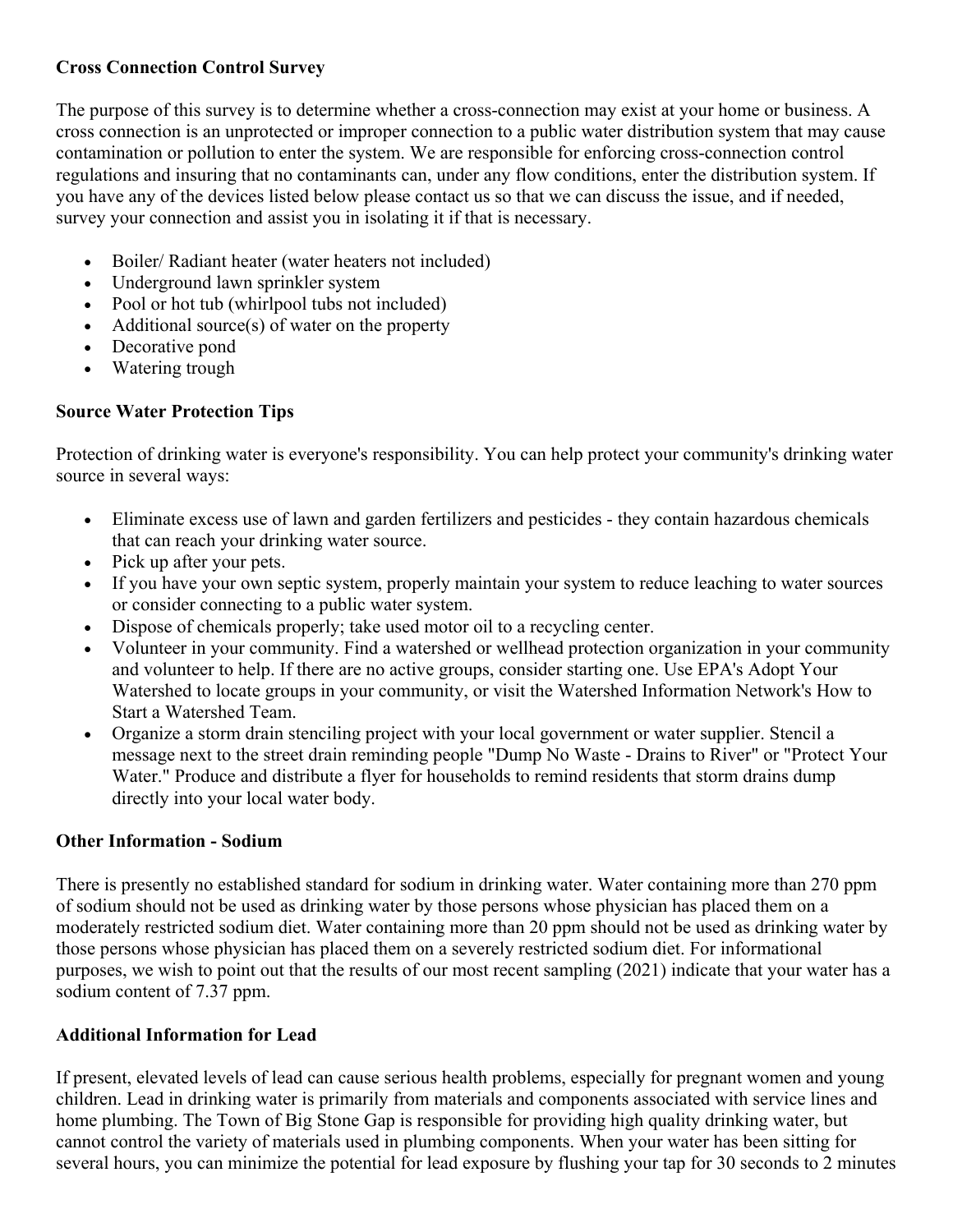before using water for drinking or cooking. If you are concerned about lead in your water, you may wish to have your water tested. Information on lead in drinking water, testing methods, and steps you can take to minimize exposure is available from the Safe Drinking Water Hotline or at http://www.epa.gov/safewater/lead.

# **Water Quality Data Table**

In order to ensure that tap water is safe to drink, EPA prescribes regulations which limit the amount of contaminants in water provided by public water systems. In developing the standards, EPA assumes that the average adult drinks 2 liters of water each day throughout a 70-year life span. EPA generally sets MCLs at levels that will result in no adverse health effects for some contaminants or a one-in-ten-thousand to one-in-amillion chance of having the described health effect for other contaminants. The table below lists all of the drinking water contaminants that we detected during the calendar year of this report. Although many more contaminants were tested, only those substances listed below were found in your water. All sources of drinking water contain some naturally occurring contaminants. At low levels, these substances are generally not harmful in our drinking water. Removing all contaminants would be extremely expensive, and in most cases, would not provide increased protection of public health. A few naturally occurring minerals may actually improve the taste of drinking water and have nutritional value at low levels. Unless otherwise noted, the data presented in this table is from testing done in the calendar year of the report. Some constituents are analyzed multiple times each day at the water plant. For example, the water plant staff analyzed the filter effluent turbidity almost 16,000 times in 2019. The EPA or the State only requires us to monitor for certain contaminants less than once per year because the concentrations of these contaminants do not vary significantly from year to year, or the system is not considered vulnerable to this type of contamination. As such, some of our data, though representative, may be more than one year old. In this table you will find terms and abbreviations that might not be familiar to you. To help you better understand these terms, we have provided the definitions below the table.

|                                                                                                                   | <b>MCLG</b>                   | MCL,                  | <b>Detect In</b> |           | Range      |                       |                  |                                                                                                                                                |
|-------------------------------------------------------------------------------------------------------------------|-------------------------------|-----------------------|------------------|-----------|------------|-----------------------|------------------|------------------------------------------------------------------------------------------------------------------------------------------------|
| <b>Contaminants</b>                                                                                               | <sub>or</sub><br><b>MRDLG</b> | TT, or<br><b>MRDL</b> | Your<br>Water    |           | $Low$ High | <b>Sample</b><br>Date | <b>Violation</b> | <b>Typical Source</b>                                                                                                                          |
| <b>Disinfectants &amp; Disinfection By-Products</b>                                                               |                               |                       |                  |           |            |                       |                  |                                                                                                                                                |
| (There is convincing evidence that addition of a disinfectant is necessary for control of microbial contaminants) |                               |                       |                  |           |            |                       |                  |                                                                                                                                                |
| Chlorine (as Cl2) (ppm)                                                                                           | 4                             | 4                     | 1.50             | .44       | 2.10       | 2021                  | N <sub>0</sub>   | Water additive used to control microbes                                                                                                        |
| Haloacetic Acids<br>$(HAA5)$ (ppb)                                                                                | <b>NA</b>                     | 60                    | 33               | $\Omega$  | 68         | 2021                  | N <sub>o</sub>   | By-product of drinking water chlorination                                                                                                      |
| TTHMs [Total<br>Trihalomethanes] (ppb)                                                                            | <b>NA</b>                     | 80                    | 37               | 11        | 59         | 2021                  | N <sub>0</sub>   | By-product of drinking water disinfection                                                                                                      |
| Total Organic Carbon<br>(Ratio must be $\geq 1.0$ )                                                               | <b>NA</b>                     | <b>TT</b>             | 1.2              | <b>NA</b> | <b>NA</b>  | 2021                  | N <sub>o</sub>   | Naturally present in the environment                                                                                                           |
|                                                                                                                   | <b>Inorganic Contaminants</b> |                       |                  |           |            |                       |                  |                                                                                                                                                |
| Barium (ppm)                                                                                                      | $\overline{c}$                | $\overline{2}$        | .012             | NA        | <b>NA</b>  | 2021                  | N <sub>o</sub>   | Discharge of drilling wastes; Discharge<br>from metal refineries; Erosion of natural<br>deposits                                               |
| Fluoride (ppm)                                                                                                    | 4                             | 4                     | .89              | .74       | 1.03       | 2021                  | N <sub>o</sub>   | Erosion of natural deposits; Water additive<br>which promotes strong teeth; Discharge<br>from fertilizer and aluminum factories                |
| Sodium (optional)<br>(ppm)                                                                                        | NA                            | <b>NA</b>             | 7.37             | <b>NA</b> | <b>NA</b>  | 2021                  | No               | Erosion of natural deposits; Leaching; See<br>more information about Sodium in the<br>"Other Information" section elsewhere in<br>this report. |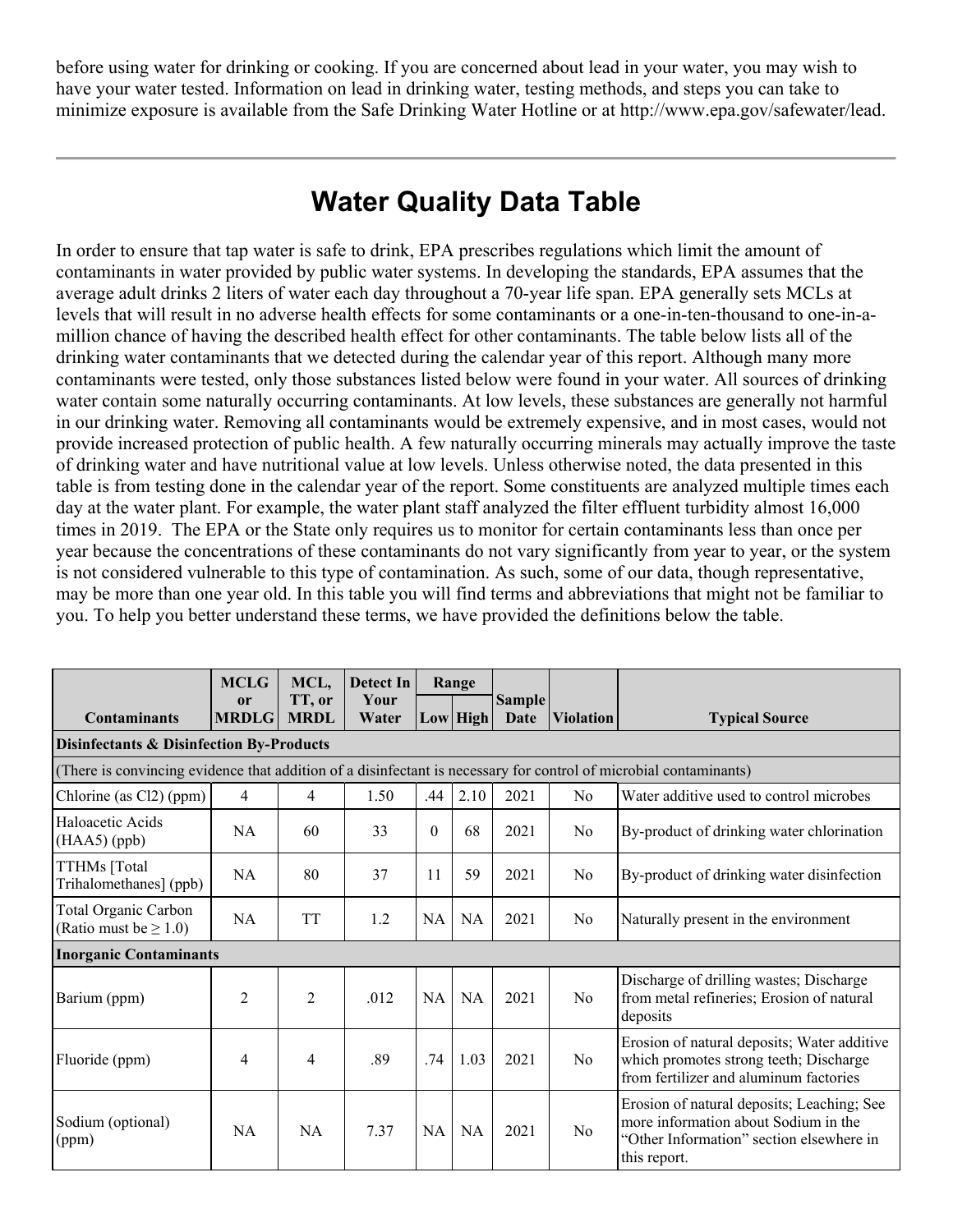|                                                                                                                                                                                                                                                                | <b>MCLG</b>        | MCL,                             |     | Detect In                         |                       | Range     |                                      |                                |                                                                         |
|----------------------------------------------------------------------------------------------------------------------------------------------------------------------------------------------------------------------------------------------------------------|--------------------|----------------------------------|-----|-----------------------------------|-----------------------|-----------|--------------------------------------|--------------------------------|-------------------------------------------------------------------------|
| <b>Contaminants</b>                                                                                                                                                                                                                                            | or<br><b>MRDLG</b> | TT, or<br><b>MRDL</b>            |     | Your<br>Water                     |                       | Low High  | <b>Sample</b><br>Date                | <i><u><b>Niolation</b></u></i> | <b>Typical Source</b>                                                   |
| <b>Microbiological Contaminants</b>                                                                                                                                                                                                                            |                    |                                  |     |                                   |                       |           |                                      |                                |                                                                         |
| Turbidity (NTU)                                                                                                                                                                                                                                                | <b>NA</b>          | $95%$ of<br>Values<br>${}_{0.3}$ |     | 99.98%<br>of Values<br>${}_{0.3}$ | NA                    | <b>NA</b> | 2021                                 | N <sub>0</sub>                 | Soil runoff                                                             |
| 100% of the samples were below the TT value of 0.3; A TT violation occurs when less than 95% of samples measure below 0.3. The<br>highest single measurement was 0.21. Any measurement in excess of 1.0 is a violation unless otherwise approved by the state. |                    |                                  |     |                                   |                       |           |                                      |                                |                                                                         |
| <b>Radioactive Contaminants</b>                                                                                                                                                                                                                                |                    |                                  |     |                                   |                       |           |                                      |                                |                                                                         |
| Radium (combined<br>226/228) (pCi/L)                                                                                                                                                                                                                           | $\theta$           | 5                                |     | 1.5                               | NA                    | <b>NA</b> | 2020                                 | N <sub>0</sub>                 | Erosion of natural deposits                                             |
| <b>Contaminants</b>                                                                                                                                                                                                                                            |                    |                                  |     | Your<br>MCLG AL Water             | <b>Sample</b><br>Date |           | # Samples<br><b>Exceeding</b><br>AI. | <b>Exceeds</b><br>AI.          | <b>Typical Source</b>                                                   |
| <b>Inorganic Contaminants</b>                                                                                                                                                                                                                                  |                    |                                  |     |                                   |                       |           |                                      |                                |                                                                         |
| Copper - action level at<br>consumer taps (ppm)                                                                                                                                                                                                                |                    | 1.3                              | 1.3 | .039                              | 2019                  | $\Omega$  |                                      | N <sub>0</sub>                 | Corrosion of household plumbing systems;<br>Erosion of natural deposits |
| <b>Inorganic Contaminants</b>                                                                                                                                                                                                                                  |                    |                                  |     |                                   |                       |           |                                      |                                |                                                                         |
| Lead - action level at consumer<br>taps (ppb)                                                                                                                                                                                                                  |                    | $\theta$                         | 15  | 3                                 | 2019                  |           | $\Omega$                             | N <sub>0</sub>                 | Corrosion of household plumbing systems;<br>Erosion of natural deposits |

| <b>Unit Descriptions</b> |                                                                                                                                                                                           |  |  |  |  |
|--------------------------|-------------------------------------------------------------------------------------------------------------------------------------------------------------------------------------------|--|--|--|--|
| <b>Term</b>              | <b>Definition</b>                                                                                                                                                                         |  |  |  |  |
| ppm                      | ppm: parts per million, or milligrams per liter (mg/L)                                                                                                                                    |  |  |  |  |
| ppb                      | ppb: parts per billion, or micrograms per liter (µg/L)                                                                                                                                    |  |  |  |  |
| pCi/L                    | pCi/L: picocuries per liter (a measure of radioactivity)                                                                                                                                  |  |  |  |  |
| <b>NTU</b>               | NTU: Nephelometric Turbidity Units. Turbidity is a measure of the cloudiness of the water. We monitor it because it is a good<br>indicator of the effectiveness of our filtration system. |  |  |  |  |
| <b>NA</b>                | NA: not applicable                                                                                                                                                                        |  |  |  |  |
| ND                       | ND: Not detected                                                                                                                                                                          |  |  |  |  |
| <b>NR</b>                | NR: Monitoring not required, but recommended.                                                                                                                                             |  |  |  |  |

| <b>Important Drinking Water Definitions</b> |                                                                                                                                                                                                                                                               |  |  |  |
|---------------------------------------------|---------------------------------------------------------------------------------------------------------------------------------------------------------------------------------------------------------------------------------------------------------------|--|--|--|
| Term                                        | <b>Definition</b>                                                                                                                                                                                                                                             |  |  |  |
| <b>MCLG</b>                                 | MCLG: Maximum Contaminant Level Goal: The level of a contaminant in drinking water below which there is no<br>known or expected risk to health. MCLGs allow for a margin of safety.                                                                           |  |  |  |
| <b>MCL</b>                                  | MCL: Maximum Contaminant Level: The highest level of a contaminant that is allowed in drinking water. MCLs<br>are set as close to the MCLGs as feasible using the best available treatment technology.                                                        |  |  |  |
| <b>TT</b>                                   | TT: Treatment Technique: A required process intended to reduce the level of a contaminant in drinking water.                                                                                                                                                  |  |  |  |
| AL                                          | AL: Action Level: The concentration of a contaminant which, if exceeded, triggers treatment or other requirements<br>which a water system must follow.                                                                                                        |  |  |  |
| Variances and<br>Exemptions                 | Variances and Exemptions: State or EPA permission not to meet an MCL or a treatment technique under certain<br>conditions.                                                                                                                                    |  |  |  |
| <b>MRDLG</b>                                | MRDLG: Maximum residual disinfection level goal. The level of a drinking water disinfectant below which there<br>is no known or expected risk to health. MRDLGs do not reflect the benefits of the use of disinfectants to control<br>microbial contaminants. |  |  |  |